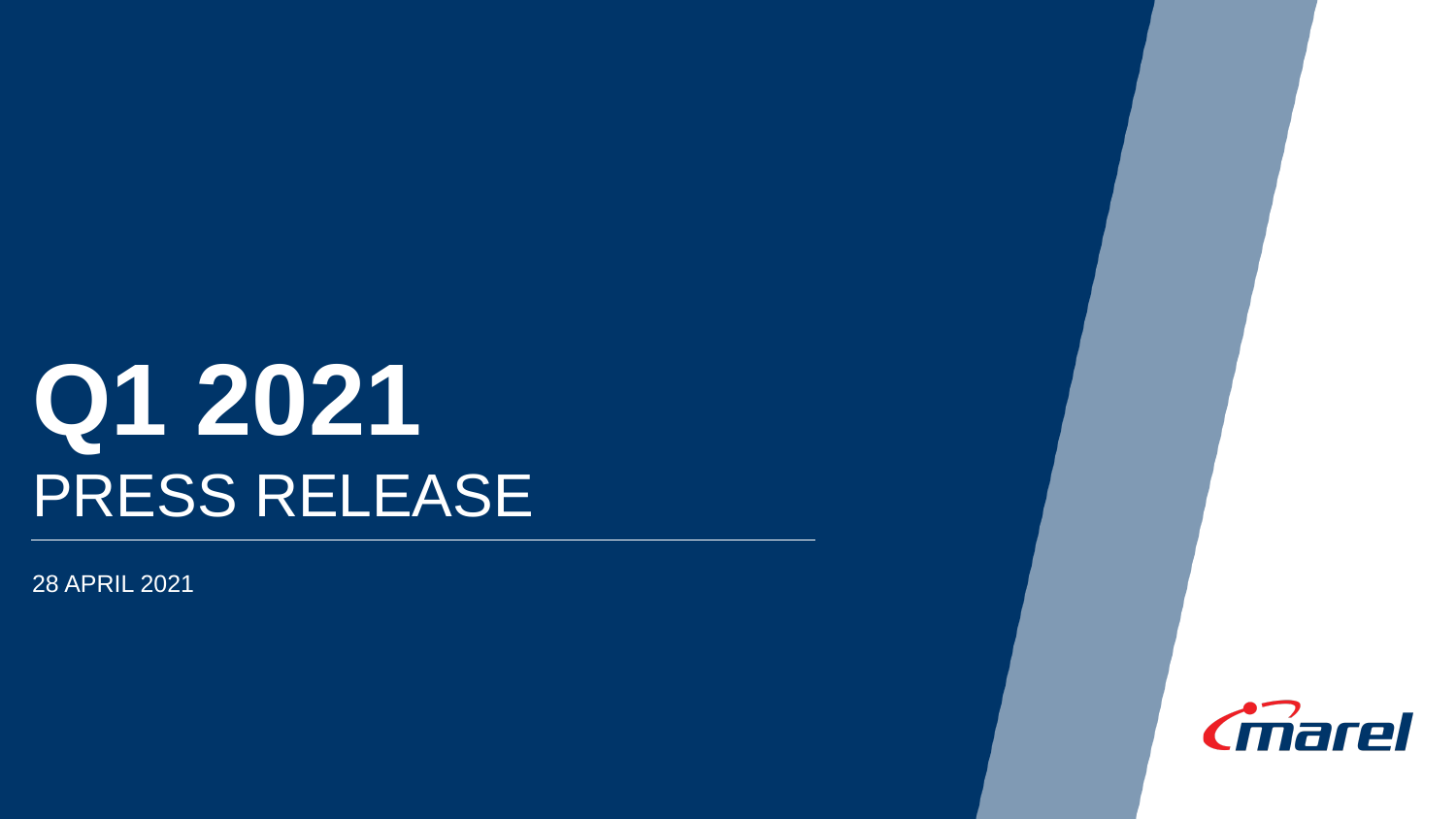

### **Q1 2021 – Scaling up ahead of the growth curve**

#### **EXECUTIVE SUMMARY**

#### **Financial highlights Q1 2021**

- **Strong orders received and pipeline is growing**
- **Margins impacted by logistics and mobility challenges as the pandemic escalated**
- **Profitability hampered by step up in sales and service coverage and strategic improvement initiatives**
- Orders received were EUR 369.4m (1Q20: 351.8m).
- The order book was EUR 455.3m (4Q20: 415.7m, 1Q20: 464.6m).
- Revenues were EUR 334.0m (1Q20: 301.6m).
- $EBIT<sup>1</sup>$  was EUR 38.0m (1Q20: 25.4m), translating to an EBIT<sup>1</sup> margin of 11.4% (1Q20: 8.4%).
- Net result was EUR 21.2m (1Q20: 13.4m).
- Basic earnings per share (EPS) were EUR 2.82 cents (1Q20: 1.76 cents).
- Cash flow from operating activities before interest and tax was EUR 60.2m (1Q20: 61.5m).
- Free cash flow at EUR 45.5m (1Q20: 38.6m)
- Net debt/EBITDA was 0.8x at the end of March (4Q20: 1.0x, 1Q20: 0.4x). Targeted capital structure is 2-3x net debt/EBITDA.

#### **Corporate highlights Q1 2021:**

- As of 4 Jan 2021, Curio was consolidated into Marel's financial results.
- Acquisition of Dutch duck processing solutions provider Poultry Machinery Joosten (PMJ) announced on 21 Jan 2021, and acquisition of a 40% stake in Stranda Prolog, a Norwegian provider of salmon processing solutions, announced on 29 Jan 2021.
- The 2020 virtual AGM on 17 Mar approved all proposals and the Board was re-elected with Arnar Thor Masson as the new chairman.

#### **Arni Oddur Thordarson, CEO:**

*"We start the year on a strong note with orders received of EUR 369 million, compared to the previous record orders of EUR 352 million in 1Q 2020. The dynamics this year are different. While 2020 started strong and slowed down from March onwards, 2021 started slow but really took off in March and the outlook is positive.*

*We are stepping up investments in local sales and service coverage around the world, and continue to innovate and introduce new revolutionary solutions focused on the consumer-ready market. Orders received for standard equipment and aftermarket were strong in the quarter. Conversion from pipeline for large greenfield projects was at a record level in the meat segment where we secured landmark orders, albeit softer in the poultry and fish segment in the quarter. The pipeline continues to grow in all industry segments and we are targeting strong orders received in the coming quarters. Automation and digital solutions in the food value chain continue to be key drivers for our industry, and Marel is well positioned to support the food industry to prepare for shifting market dynamics and change in consumer behavior.*

*In China we secured a large greenfield project with Muyuan Group, the world's second largest pig breeder, that is vertically integrating its operations to encompass feed mills, farming and processing facilities. The project consists of several lines replicated across multiple locations to ensure a harmonized way of working and seamless flow of high quality pork products. We are also working with the large and forward-thinking customer Frimesa on a pork processing plant in Brazil, which will be the largest and most advanced in Latin America.*

*Operational profit was 11.4% on a revenue base of EUR 334 million in the quarter. Challenges in terms of logistics and mobility in the quarter were at a greater magnitude than before. Ensuring timely delivery and installation did lead to higher costs in manufacturing, aftermarket and transportation, impacting gross profit. Sales and administrative cost was also at higher levels than in past quarters. We are stepping up market coverage and taking on important initiatives to automate and digitize our manufacturing platform, supply chain and aftermarket business to create more agility and flexibility in our operations ahead of the anticipated growth curve. I am encouraged and proud to see how our passionate team managed to engage with our customers and deliver sales, installation and services in a very challenging environment.*

*Cash flow was robust and leverage was 0.8x net debt/EBITDA at the end of March. We continued to strengthen our full-line offering with acquisitions focused on the fish and duck markets in the quarter. In times of such transformation on top of economic uncertainties, there will be fluctuations quarter-by-quarter. At Marel, we remain fully committed to our ambitious mid-, and long-term targets with continued growth and value creation."*

#### **KEY FIGURES** (EUR m)

| As per financial statements                     | <b>1Q21</b> | <b>1Q20</b> | $\wedge$ YoY |
|-------------------------------------------------|-------------|-------------|--------------|
| Revenues                                        | 334.0       | 301.6       | 10.7%        |
| Gross profit                                    | 124.4       | 107.3       | 15.9%        |
| Gross profit as a % of revenues                 | 37.2%       | 35.6%       |              |
| Adjusted result from operations (Adjusted EBIT) | 38.0        | 25.4        | 49.6%        |
| $EBIT1$ as a % of revenues                      | 11.4%       | 8.4%        |              |
| <b>EBITDA</b>                                   | 47.3        | 37.6        | 25.8%        |
| EBITDA as a % of revenues                       | 14.2%       | 12.5%       |              |
| Non-IFRS adjustments                            | (7.9)       | (2.6)       | 203.8%       |
| Result from operations (EBIT)                   | 30.1        | 22.8        | 32.0%        |
| EBIT as a % of revenues                         | $9.0\%$     | 7.6%        |              |
| Net result                                      | 21.2        | 13.4        | 58.2%        |
| Net result as a % of revenues                   | 6.3%        | 4.4%        |              |
| Orders Received                                 | 369.4       | 351.8       | 5.0%         |
| Order Book <sup>2</sup>                         | 455.3       | 464.6       | $-2.0%$      |

| Cash flows                                    | <b>1Q21</b> | <b>1Q20</b> |
|-----------------------------------------------|-------------|-------------|
| Cash generated from operating activities,     |             |             |
| before interest & tax                         | 60.2        | 61.5        |
| Net cash from (to) operating activities       | 54.9        | 44.0        |
| Investing activities                          | (31.7)      | (10.5)      |
| Financing activities                          | (3.4)       | 361.8       |
| Net cash flow                                 | 19.8        | 395.3       |
|                                               |             |             |
|                                               | 31/03       | 31/12       |
| <b>Financial position</b>                     | 2021        | 2020        |
| Net Debt (Including Lease liabilities)        | 185.0       | 205.2       |
| Operational working capital <sup>3</sup>      | 85.7        | 78.9        |
|                                               |             |             |
| Key ratios                                    | <b>1Q21</b> | 1Q20        |
| Current ratio                                 | 1.0         | 22          |
| Quick ratio                                   | 0.7         | 1.9         |
| Return on equity <sup>4</sup>                 | 8.9%        | 5.8%        |
| Leverage <sup>5</sup>                         | 0.8         | 0.4         |
| Number of outstanding shares (millions)       | 752.4       | 755.9       |
| Market capitalization in EUR billion based on |             |             |
| exchange rate at end of period                | 4.5         | 2.7         |
| Basic earnings per share in EUR cents         | 2.82        | 1.76        |

Note: 1 Operating income adjusted for PPA related costs, including depreciation and amortization, and as of Q4 2020, acquisition related costs. <sup>2</sup> Including acquired order book of Curio and PMJ of EUR 4.2m in 1Q21. 3 Trade receivables, inventories, net contract assets & contract liabilities, trade payables. 4 Net result (annualized) / average of total equity. <sup>5</sup> Net debt (Including lease liabilities) / LTM EBITDA.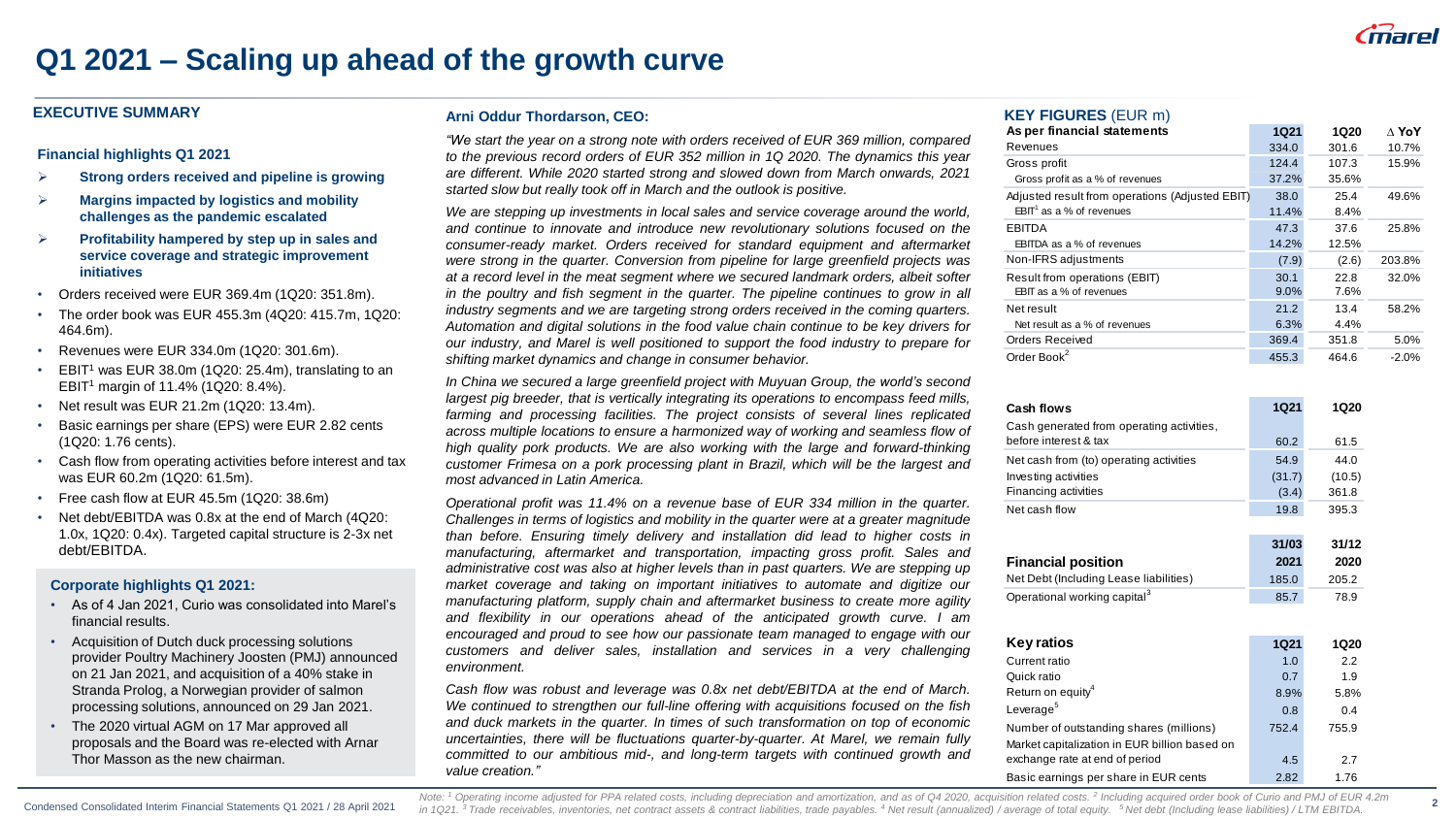

# **FINANCIAL PERFORMANCE**

#### **Strong orders received in the quarter**

- Orders received in the quarter were EUR 369.4m, up 15.5% QoQ and 5.0% YoY. Orders received in the first quarter include orders from the newly acquired entities of TREIF (meat and other), Curio (fish) and PMJ (poultry).
- Across all industries, orders received were strong for standard equipment and aftermarket. Marel has stepped up market coverage and recently launched revolutionary solutions in consumer-ready products.
- Marel Meat secured several landmark orders in the quarter, while conversion from pipeline of large orders was soft for Marel Poultry and Marel Fish. The pipeline for large greenfields and modernization projects is building up in all industries.
- The need for automation and digital solutions in the food value chain is driven by secular trends like population growth and urbanization. COVID-19 has been an accelerator for these trends in terms of social distancing, access to labor and hygiene. In addition, shifting market dynamics and change in consumer behavior are also driving demand.
- The book-to-bill ratio in the quarter was 1.11, compared to an average of 1.00 in the past 4 quarters (1Q20-4Q20).

#### **A healthy order book with landmark orders from China and Brazil**

- The order book at end of March was EUR 455.3m (4Q20: 415.7m, 1Q20: 464.6m), representing 36% of 12-month trailing revenues.
- Marel Meat secured a landmark order from Muyuan Group, the world's second-largest pig breeder. Muyuan is building sophisticated processing facilities in China, close to the pig farms to help control and eliminate ASF and other animal diseases. Muyuan is adopting Marel's most advanced primary meat processing lines to take best advantage of industry-leading electronic and digital technology.
- Another landmark project for Marel Meat is the Frimesa pork processing plant in Brazil, which will be the largest and the most advanced in Latin America.
- Greenfields, such as large equipment orders, and projects with longer lead times constitute the vast majority of the order book while services, spares and standard equipment have shorter lead times and run faster through the order book.

#### **Revenues of EUR 334m with 39% solid recurring aftermarket revenues**

- Revenues were EUR 334.0m in 1Q21, up by 10.7% YoY, and down 2.7% QoQ.
- Aftermarket represented 39% of total revenues in the quarter (4Q20: 38%, 1Q20: 41%). Robust spare parts revenues compensated for lower service revenues due to travel restrictions and logistical challenges.
- Revenues from consolidation of Curio (as of 4 Jan 2021) and acquisition of PMJ (as of 21 Jan 2021), were around EUR 3m in 1Q21. The 40% stake in Stranda Prolog is categorized as investment in associates.

#### **Profitability hampered by rising logistics costs, step up in sales and service coverage and strategic improvement initiatives**

- COVID-19 had an impact on 1Q21 results. As the pandemic escalated in Jan-Feb, stringent lockdowns across several key geographies had an impact on the efficiency of operations. Ensuring timely delivery and installation for customers during a period of significant challenges in mobility and logistics, led to higher costs in manufacturing, aftermarket and transportation.
- Gross profit margin was 37.2% in the quarter (1Q20: 35.6%) and gross profit was EUR 124.4m (1Q20: 107.3m), positively impacted by mix but volume and margin were negatively impacted by mobility and logistics challenges.
- Sales and marketing (S&M) costs were at a level of 12.0% of revenues and reflect the step up in market coverage, and innovation cost was at 6.2% in line with plans to leverage global reach and digital solutions.
- General administrative (G&A) costs were high or 7.7% of revenues, rising temporarily due to several improvement projects to increase resilience and agility of operations. These are important initiatives to better service our customers and prepare for the organic growth ahead in line with a growing pipeline. Marel does not adjust results for nonrecurring costs.
- EBIT<sup>1</sup> was EUR 38.0m (4Q20: 52.3m, 1Q20: 25.4m), translating to an EBIT<sup>1</sup> margin of 11.4% (4Q20: 15.2%, 1Q20: 8.4%).
- Net results was EUR 21.2m in the quarter (4Q20: 29.1m, 1Q20: 13.4m).
- EPS was EUR 2.82 cents (4Q20: 3.87 cents, 1Q20: 1.76 cents).

#### **ORDER BOOK AND ORDERS RECEIVED** EUR m



### **REVENUES AND EBIT<sup>1</sup>**



#### **GROSS PROFIT** EUR m, %

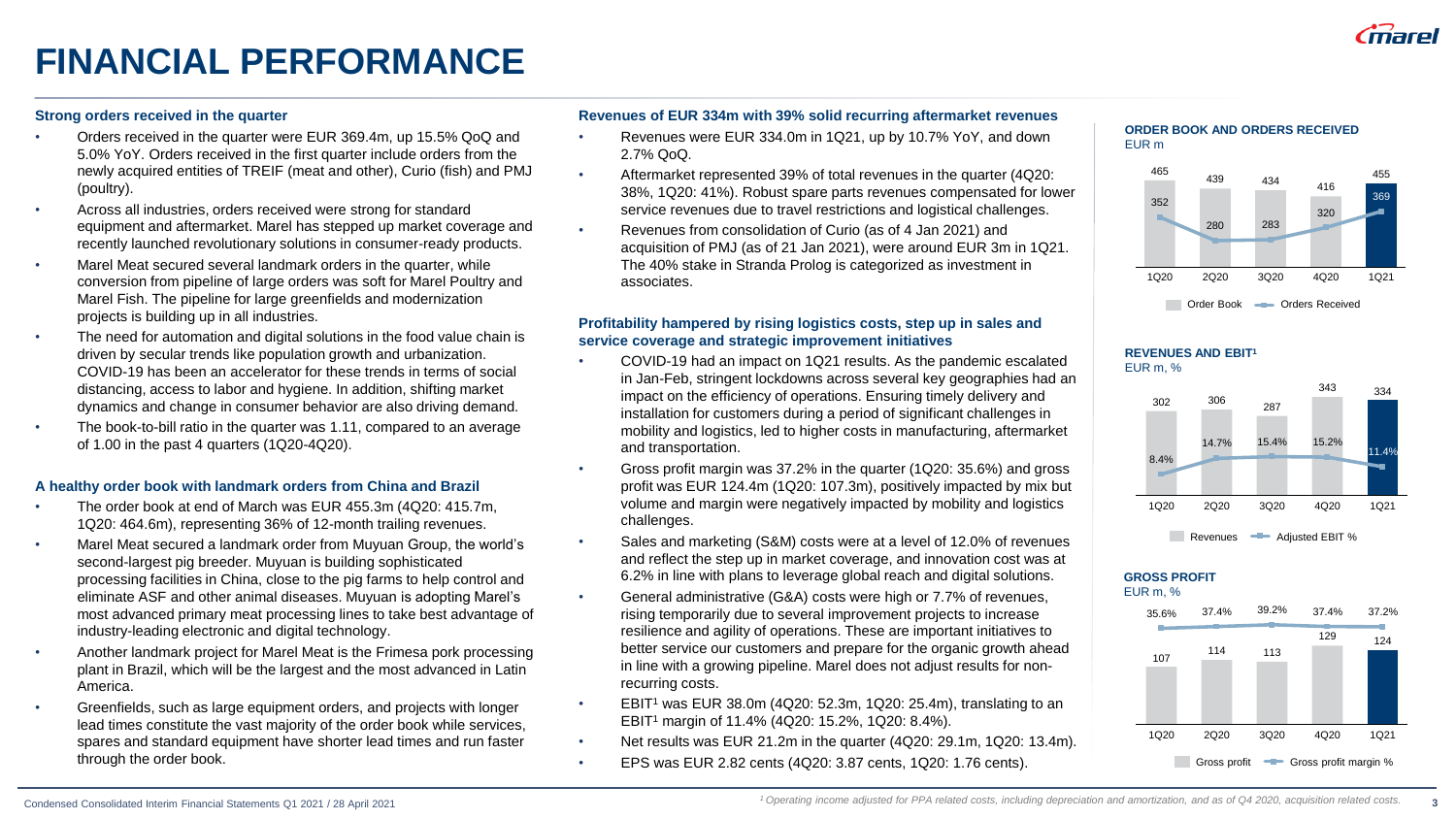

# **FINANCIAL PERFORMANCE**

#### **Robust cash flow generation to support continued investments**

- Both operational and free cash flow was robust in the quarter.
- Cash generated from operating activities in the quarter was EUR 60.2m (1Q20: 61.5m).
- Free cash flow in 1Q21 was EUR 45.5m (1Q20: 38.6m).
- Strong cash conversion supports continued investments in innovation, infrastructure and strategic moves.

#### **Investments to support organic and strategic growth**

- To best serve customer needs and capture growth opportunities from changing market dynamics, Marel is focusing on increasing digitalization and agility, leading to an increased level of investments in the coming years.
- Important initiatives identified, e.g. stepping up market coverage, innovation investments in digital solutions, and improvement projects to streamline the back end, as well as automating and digitizing the manufacturing platform, supply chain and aftermarket.
- In 2021, Marel will open sales and service offices, as well as new demo centers in both Shanghai, China and Campinas, Brazil.

#### **Leverage ratio of 0.8x and strong financial position to support 2017-2026 growth strategy**

- Low leverage, committed liquidity of EUR 668.4m at the end of March, including fully committed all-senior funding in place until 2025, enables continued investment and will facilitate future strategic moves in the ongoing industry consolidation wave, in line with the company's 2017- 2026 growth strategy.
- Leverage was 0.8x at the end of 1Q21, compared to 1.0x at the end of 4Q20 following the TREIF acquisition closing in October 2020, and well below the targeted capital structure (2-3x).
- For acquisitions of Curio and PMJ, in addition to the 40% holding in Stranda Prolog, EUR 21.7m was paid out during the quarter.
- Dividend paid out in April corresponding to EUR 41.0m or 40% of net results (2020: 40%, 2019: 30%).

#### **Resilient business model in a quarter of lockdown and logistics challenges**

- The full economic impact of COVID-19 on Marel is uncertain.
- Significant investments in recent years in Marel's global reach, digital platform and infrastructure, have been instrumental in positioning the company to successfully navigate a business environment colored by the pandemic, geopolitical uncertainty, trade constraints and rapidly changing market dynamics and shifts in consumer behavior.
- Marel is a critical infrastructure company in the food industry. All manufacturing sites have remained open throughout the pandemic. In early 2020, Marel's manufacturing sites in close cooperation with our suppliers, diligently organized themselves to ensure business continuity and safety for both employees and customers.
	- Marel's effort in recent years, to shorten production lead times and colocate production, created more resilience in the supply chain. This together with the strategic inventory build-up allowed more agility in terms of serving customers' needs better and keeping the food value chain running.
	- Marel provides virtual and remote support from our global platform to our local teams to engage and connect with our customers.

#### **The 2021 virtual AGM approved all proposals and Board re-elected**

- Arnar Thor Masson will lead the Board as Chairman, and Olafur Gudmundsson as the Vice-Chairman of the Board.
- After serving on the Board for 11 years, thereof more than 7 years as Chairman, Asthildur Margret Otharsdottir did not declare candidature. The Marel Board and management sincerely extend their gratitude for her strategic direction and excellent leadership throughout the years.
- Dr Svafa Gronfeldt is a new director elected to the Board. A Professor of Practice at MIT, Svafa is a founding member of MIT's newest innovation accelerator DesignX focused on the design and development of technology- and service-based ventures created at MIT, and a co-founder of the MET fund, a Cambridge based seed investment fund. Svafa is a director of the Board and Audit Committee of Össur and Icelandair.
- Remuneration policy was approved with ESG added as a parameter for the Executive Team total remuneration.

#### **FREE CASH FLOW** EUR m





#### **REVENUES BY GEOGRAPHY**

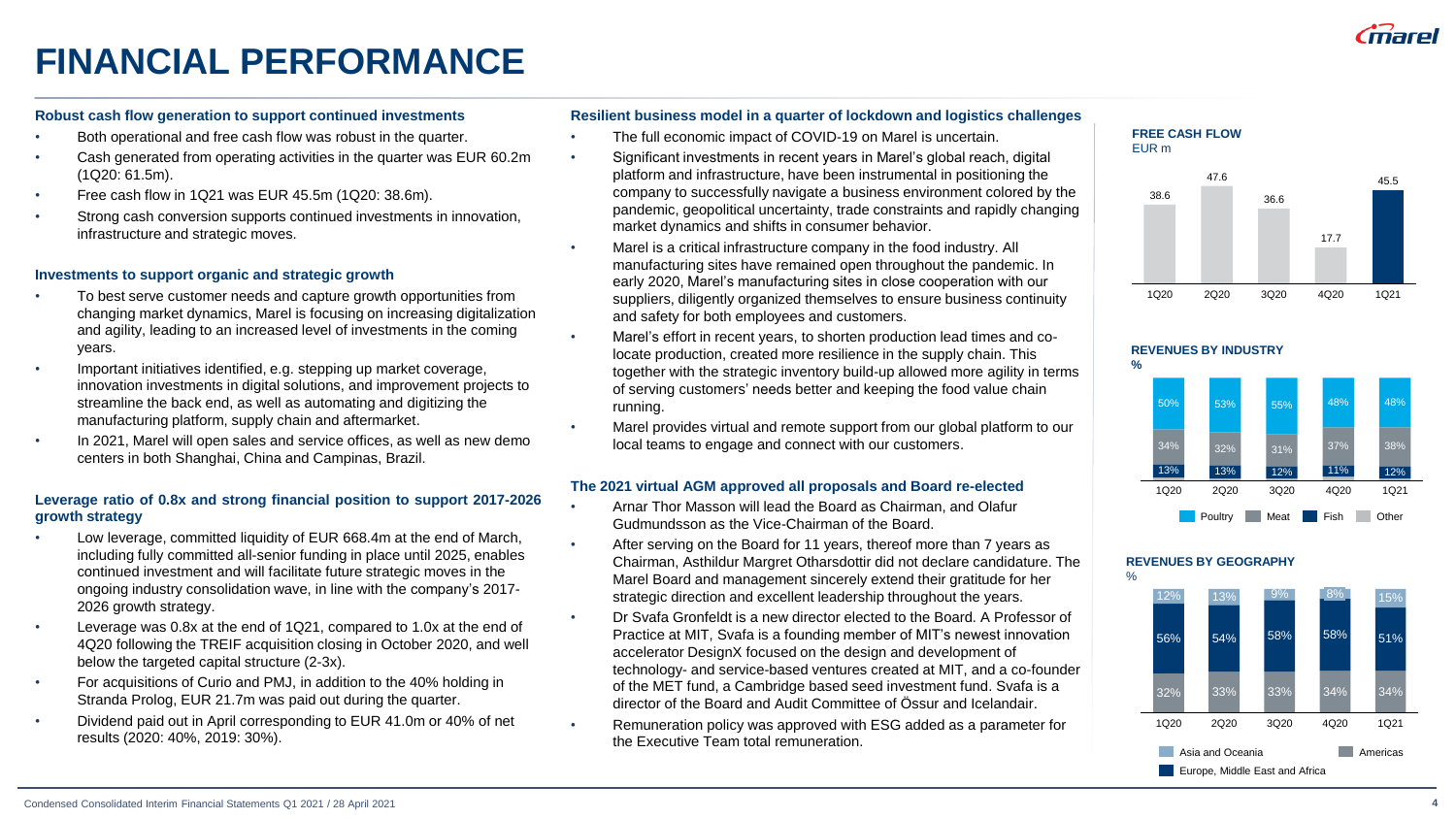# **INDUSTRY PERFORMANCE**

### **MAREL POULTRY MAREL MEAT MAREL FISH**

**1Q21: 48% of total revenues with 16.2% EBIT<sup>1</sup> margin 1Q21: 38% of total revenues with 7.8% EBIT<sup>1</sup> margin 1Q21: 12% of total revenues with 5.3% EBIT<sup>1</sup> margin**

| 12.0%                                               | 19.8%                      | 21.1% |               | 19.7%         | 16.2%  |  |  |  |
|-----------------------------------------------------|----------------------------|-------|---------------|---------------|--------|--|--|--|
| 151.1                                               | 161.5                      | 157.7 |               | 165.1         | 159.1  |  |  |  |
| 1Q20                                                | 2Q20                       | 3Q20  | 4Q20          |               | 1Q21   |  |  |  |
| Poultry revenues (EUR m) <b>-D</b> Poultry EBIT (%) |                            |       |               |               |        |  |  |  |
|                                                     |                            |       | <b>1Q21</b>   | <b>1Q20</b>   | Change |  |  |  |
| <b>Revenues</b>                                     |                            |       | 159.1         | 151.1         | 5.3%   |  |  |  |
| EBIT <sup>1</sup>                                   | $EBIT1$ as a % of revenues |       | 25.8<br>16.2% | 18.2<br>12.0% | 41.8%  |  |  |  |

- *Full-line offering* with one of the largest installed bases worldwide, focusing on roll-out of innovative products and market penetration through cross-selling of secondary and further processing solutions.
- *M&A:* Following the acquisition of PMJ, Marel will expand its third pillar within poultry processing and become the industry's only full-line provider of duck processing solutions for this large and growing market, where 70% of demand comes from China.
- *Orders received* for Marel Poultry in 1Q21 were strong in standard equipment and aftermarket, while orders for larger projects were soft. Pipeline is building up in all processing steps, although timing of conversion into firm orders is uncertain.
- *Revenues* in 1Q21 for Marel Poultry were EUR 159.1m, up 5.3% YoY compared to 1Q20 which was a soft revenue quarter for Marel Poultry.
- *EBIT in 1Q21* was EUR 25.8m (1Q21: 18.2m) and the EBIT margin was 16.2% (1Q21: 12.0%). EBIT was positively impacted by product mix, while lower volume of large projects had a negative impact.



- *Full-line offering* with focus on strong product development, increased standardization, modularization and market penetration and further cross- and upselling.
- *M&A*: The TREIF acquisition doubled standard equipment sales for Marel Meat and enhanced the full-line offering from post-farm to dispatch of consumer-ready products.
- Newly launched solutions, SensorX Magna and Accuro, are gaining traction for focus on food safety and sustainability in consumer-ready products.
- *Orders received* in 1Q21 for Marel Meat were strong in both large projects and standard equipment. Landmark deals secured in China and Brazil, as customers pursue greater automation and channel flexibility. Pipeline remains strong.
- *Revenues* in 1Q21 for Marel Meat were EUR 125.8m, up by 21.4% YoY (1Q21: 103.6m).
- *EBIT* in 1Q21 was EUR 9.8m (1Q20: 4.6m) and the EBIT margin was 7.8% (1Q20: 4.4%). Profitability in the quarter impacted by mix and lower than expected margins for large projects.
- Management continues to target medium and long-term EBIT margin expansion for Marel Meat, and has accelerated market coverage and operational improvement initiatives.



- *Objective to reach full-line offering* across farmed and wild whitefish and salmon through continued focus on innovation and M&A.
- *M&A:* Curio consolidated as of 4 Jan 2021. Salmon primary processing offering solidified through the strategic partnership with Stranda Prolog and 40% acquisition of their shares.
- Innovation roadmap accelerated to close certain application gaps to reach full-line offering for both salmon, as well as wild and farmed whitefish.
- *Orders received* in 1Q21 were soft for large projects. Pipeline for large projects is building up and conversion into orders is expected to pick up.
- *Revenues* for Marel Fish in 1Q21 were EUR 39.8m, on par YoY (1Q21: 39.4m).
- *EBIT* in 1Q21 was EUR 2.1m (1Q20: 1.7m) and the EBIT margin was 5.3% (1Q20: 4.3%), higher volume is needed to deliver sufficient margin improvement.
- Management continues to target medium and long-term EBIT margin expansion for Marel Fish.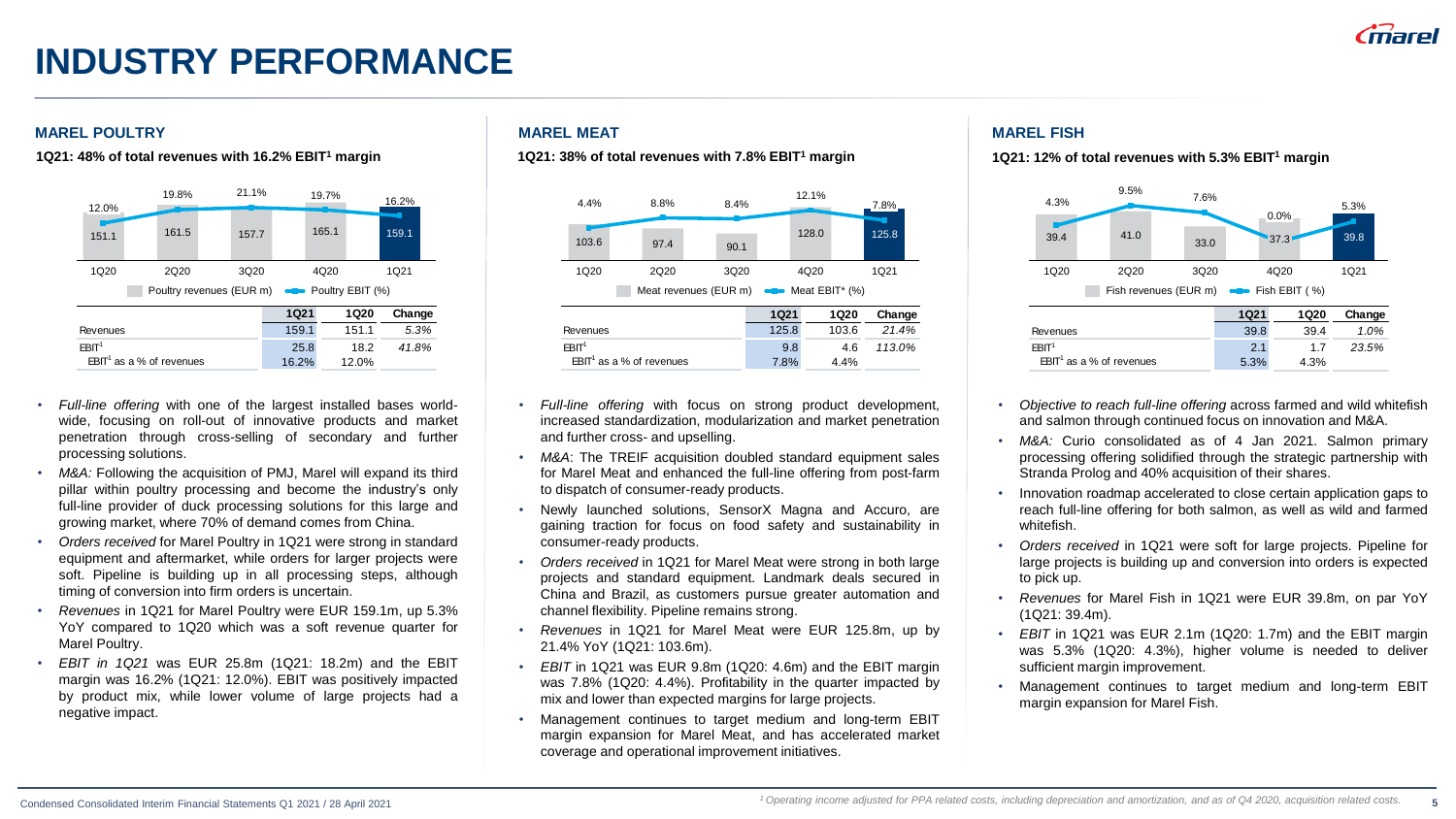### **INTERIM KEY FIGURES & OUTLOOK**



### **Outlook**

- Market conditions have been challenging due to geopolitical uncertainty and the ongoing COVID-19 pandemic. Marel enjoys a balanced exposure to global economies and local markets through its global reach, innovative product portfolio and diversified business mix. At the moment it is not known what the full economic impact of COVID-19 will be on Marel in 2021.
- Marel is committed to achieve its mid- and long-term growth targets. Our strategic mid-term targets are to achieve gross profit around 40%, SG&A of around 18% and Innovation at the 6% strategic level by year-end 2023.
- In the period 2017-2026, Marel is targeting 12% average annual revenue growth through market penetration and innovation, complemented by strategic partnerships and acquisitions.
	- Marel's management expects 4-6% average annual market growth in the long term. Marel aims to grow organically faster than the market, driven by innovation and growing market penetration.
	- Maintaining solid operational performance and strong cash flow is expected to support 5-7% revenues growth on average by acquisition.
	- Marel's management expects basic EPS to grow faster than revenues.
- Growth is not expected to be linear but based on opportunities and economic fluctuations. Operational results may vary from quarter to quarter due to general economic developments, fluctuations in orders received and timing of deliveries of larger systems.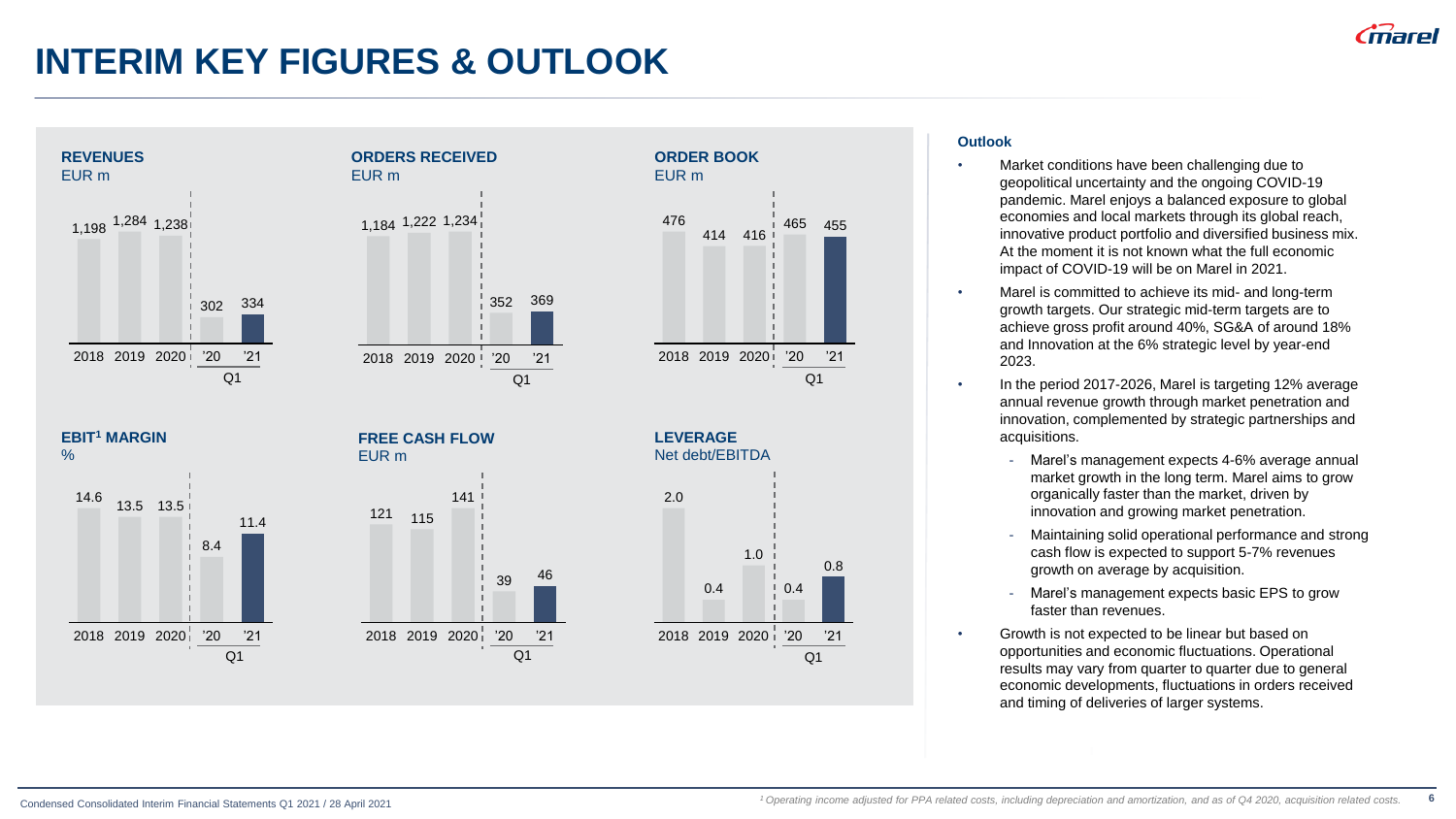# **INVESTOR RELATIONS**

#### **Virtual investor meeting and live webcast/conference call 29 April 2021**

On Thursday 29 April 2021, at 8:30 am GMT (10:30 am CET), Marel will host a virtual investor meeting where CEO Arni Oddur Thordarson and CFO Linda Jonsdottir will give an overview of the financial results and operational highlights in the first quarter.

The virtual meeting will be webcast live on [marel.com/webcast](http://www.marel.com/webcast) and a recording will be available after the meeting on [marel.com/ir.](https://marel.com/ir)

#### **Conference call**

Members of the investment community can join the conference call at: IS: +354 800 7520 NL: +31 20 721 9496 UK: +44 33 3300 9268 US: +1 833 526 8398

#### **UPCOMING VIRTUAL INVESTOR EVENTS**

- Kepler Cheuvreux European SMID Mega Trends Days, 10 May
- Citi's 10th Annual Virtual Frontier Markets Symposium, 17 May
- Berenberg Conference USA 2021, 20 May
- ABN AMRO ODDO Benelux Equities Conference, 26 May
- HSBC Frontier Markets Roadshow, 4 June
- JP Morgan European Capital Goods CEO Conference, 11 June

For the latest roadshow calendar please visit [www.marel.com/ir](http://www.marel.com/ir)

#### **DISCLAIMERS**

#### **Forward-looking statements**

Statements in this press release that are not based on historical facts are forward-looking statements. Although such statements are based on management's current estimates and expectations, forward-looking statements are inherently uncertain. We therefore caution the reader that there are a variety of factors that could cause business conditions and results to differ materially from what is contained in our forwardlooking statements, and that we do not undertake to update any forward-looking statements. All forward-looking statements are qualified in their entirety by this cautionary statement.

#### **UPCOMING EVENTS**

- North Atlantic Seafood Forum, digitalization virtual 8-10 Jun
- Intralogistics virtual Jun
- Let's Fish, whitefish including Curio virtual May
- Fish Forum Russia, 6-8 Jul
- FoodPro Australia 27-28 Jul

For the latest schedule please visit [www.marel.com/events](http://www.marel.com/events)

#### **Market share data**

Statements regarding market share, including those regarding Marel's competitive position, are based on outside sources such as research institutes, industry and dealer panels in combination with management estimates. Where information is not yet available to Marel, those statements may also be based on estimates and projections prepared by outside sources or management. Rankings are based on sales unless otherwise stated.

- Marel will publish its financial results according to the below financial calendar:
	- $\sim$  Q2 21 July 2021
	- Q3 20 October 2021
	- $\bullet$  Q4 2 February 2022
- Financial results will be disclosed and published after market closing of both Nasdaq Iceland and Euronext Amsterdam.

#### **CONTACT US**

**Tinna Molphy** Director of Investor Relations

**Marinó Thór Jakobsson** Investor Relations

[IR@marel.com](mailto:IR@marel.com) Tel: (+354) 563 8001

#### **7**